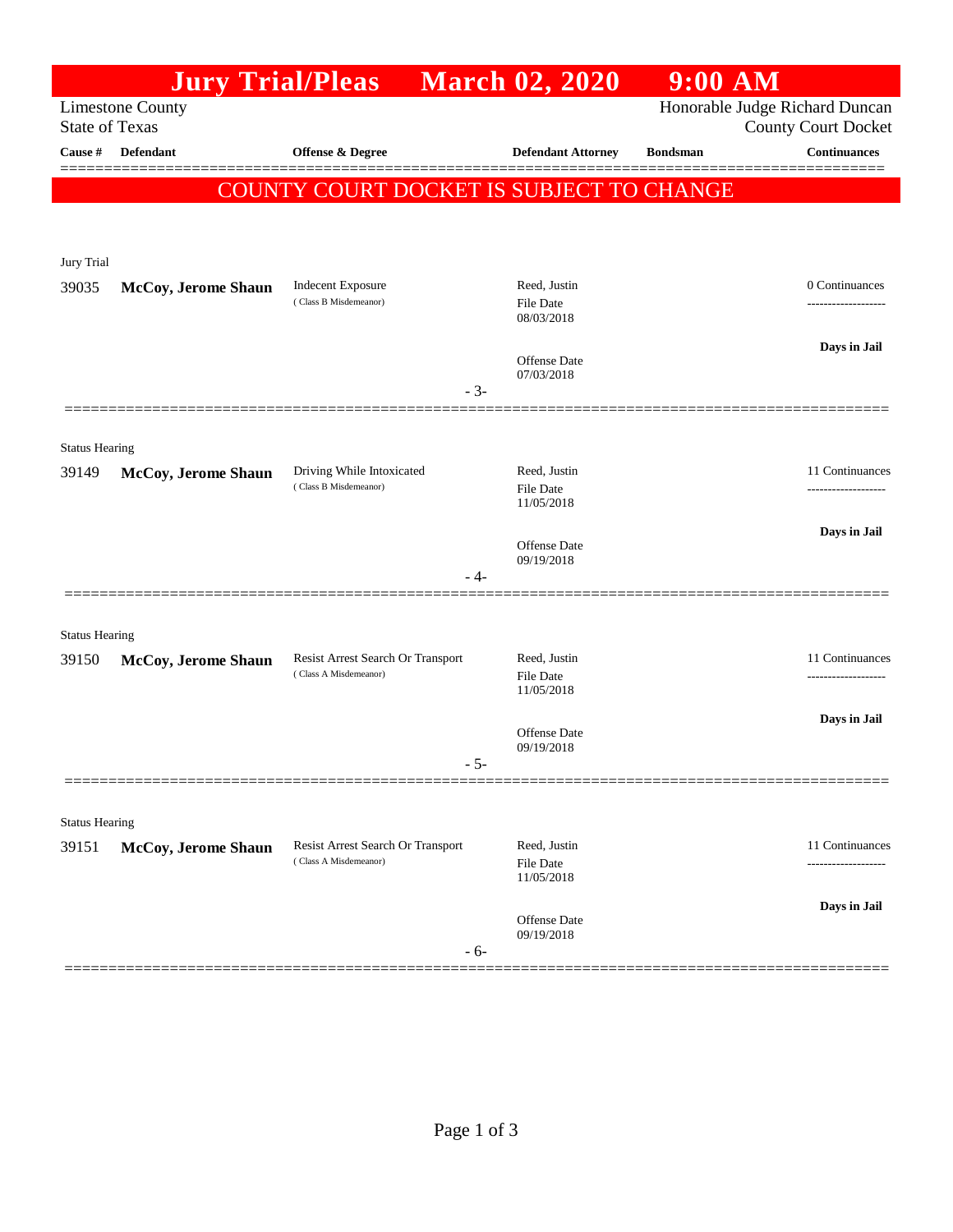|                                                                                    | <b>Jury Trial/Pleas</b>          |                                            | <b>March 02, 2020</b>             | <b>9:00 AM</b>      |                                                   |  |  |
|------------------------------------------------------------------------------------|----------------------------------|--------------------------------------------|-----------------------------------|---------------------|---------------------------------------------------|--|--|
| Honorable Judge Richard Duncan<br><b>Limestone County</b><br><b>State of Texas</b> |                                  |                                            |                                   |                     |                                                   |  |  |
| Cause #                                                                            | <b>Defendant</b>                 | Offense & Degree                           | <b>Defendant Attorney</b>         | <b>Bondsman</b>     | <b>County Court Docket</b><br><b>Continuances</b> |  |  |
|                                                                                    |                                  |                                            |                                   |                     |                                                   |  |  |
|                                                                                    |                                  | COUNTY COURT DOCKET IS SUBJECT TO CHANGE   |                                   |                     |                                                   |  |  |
|                                                                                    |                                  |                                            |                                   |                     |                                                   |  |  |
| Jury Trial                                                                         |                                  |                                            |                                   |                     |                                                   |  |  |
| 39330                                                                              | <b>Craft, Kimberly</b>           | Poss Marij <2oz                            | Latray, Michelle J.               | Personal Bond       | 8 Continuances                                    |  |  |
|                                                                                    | <b>Denise</b>                    | (Class B Misdemeanor)                      | <b>File Date</b><br>04/18/2019    | \$2,000.00          |                                                   |  |  |
|                                                                                    |                                  |                                            |                                   |                     | Days in Jail                                      |  |  |
|                                                                                    |                                  |                                            | <b>Offense Date</b><br>03/21/2019 |                     |                                                   |  |  |
|                                                                                    |                                  | $-1-$                                      |                                   |                     |                                                   |  |  |
|                                                                                    |                                  |                                            |                                   |                     |                                                   |  |  |
| Jury Trial                                                                         |                                  | <b>Assault Causes Bodily Injury Family</b> | Spivey, Shirley                   | Freebird Bail Bonds | 7 Continuances                                    |  |  |
| 39377                                                                              | Reyes-Harris, Abigail<br>Miquela | Member                                     |                                   |                     |                                                   |  |  |
|                                                                                    |                                  | (Class A Misdemeanor)                      | <b>File Date</b><br>06/13/2019    | \$25,000.00         |                                                   |  |  |
|                                                                                    |                                  |                                            |                                   |                     | Days in Jail                                      |  |  |
|                                                                                    |                                  |                                            | Offense Date<br>11/08/2018        |                     |                                                   |  |  |
|                                                                                    |                                  | $-7-$                                      |                                   |                     |                                                   |  |  |
|                                                                                    |                                  |                                            |                                   |                     |                                                   |  |  |
| <b>Status Hearing</b><br>39445                                                     | <b>Robinson, Curtis</b>          | Fail To Identify Fugitive Intent Give      |                                   | Freebird Bail Bonds | 5 Continuances                                    |  |  |
|                                                                                    | Lamar                            | False Info<br>(Class A Misdemeanor)        | <b>File Date</b>                  |                     |                                                   |  |  |
|                                                                                    |                                  |                                            | 08/02/2019                        | \$3,000.00          | .                                                 |  |  |
|                                                                                    |                                  |                                            | <b>Offense</b> Date               |                     | Days in Jail                                      |  |  |
|                                                                                    |                                  | $-8-$                                      | 07/12/2019                        |                     |                                                   |  |  |
|                                                                                    |                                  |                                            |                                   |                     |                                                   |  |  |
| Jury Trial                                                                         |                                  |                                            |                                   |                     |                                                   |  |  |
| 39475                                                                              | Jackson, Cecily                  | False Report To Police Off/Sp Inv/Law      |                                   | Freebird Bail Bonds | 3 Continuances                                    |  |  |
|                                                                                    |                                  | Enf Empl<br>(Class B Misdemeanor)          | <b>File Date</b>                  | \$2,000.00          |                                                   |  |  |
|                                                                                    |                                  |                                            | 10/01/2019                        |                     |                                                   |  |  |
|                                                                                    |                                  |                                            | <b>Offense</b> Date<br>05/28/2019 |                     | Days in Jail                                      |  |  |
|                                                                                    |                                  | $-2-$                                      |                                   |                     |                                                   |  |  |
|                                                                                    |                                  |                                            |                                   |                     |                                                   |  |  |